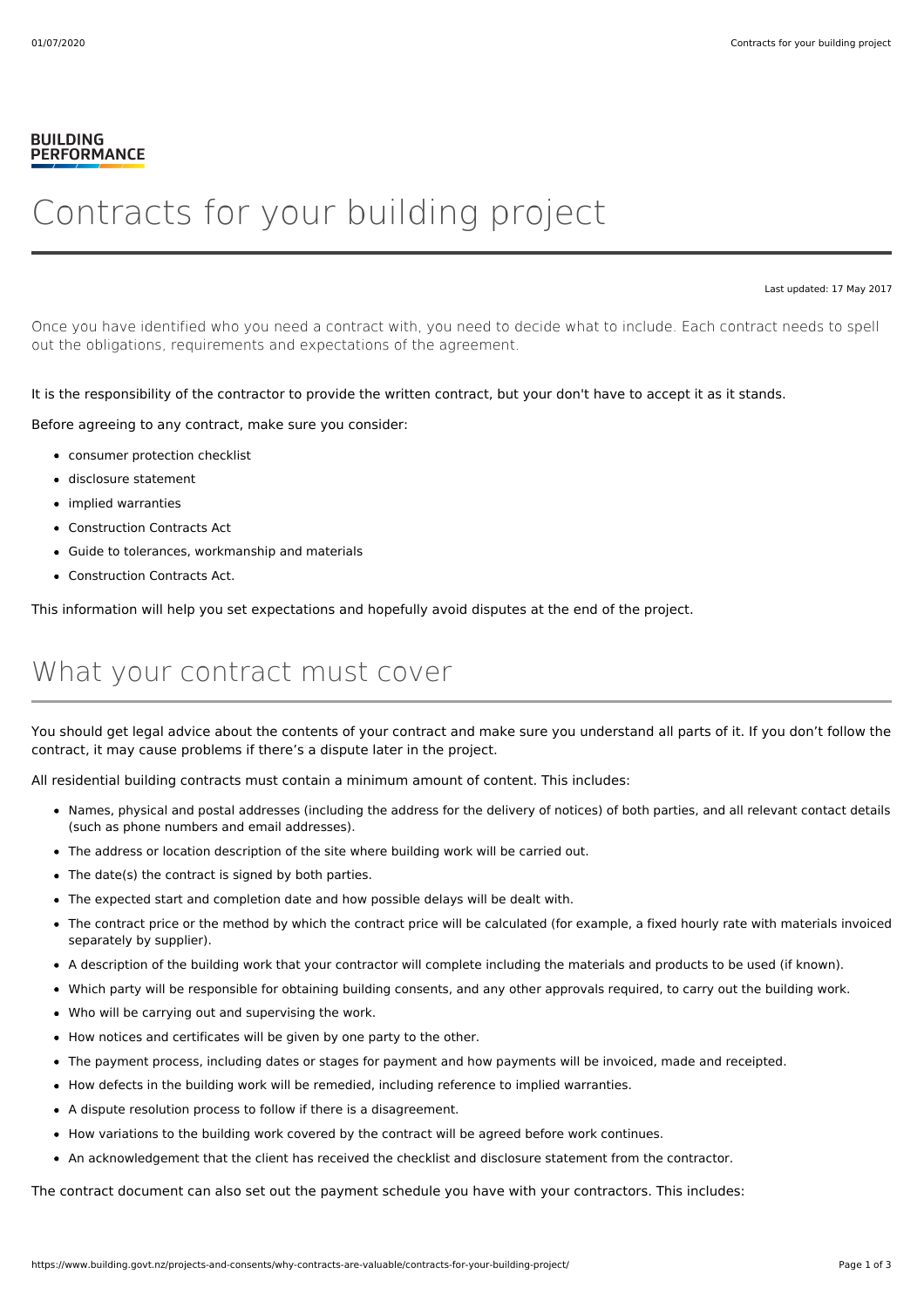- how many payments will be made
- the amount of each payment
- the date each payment is due.

It should make sure both parties are clear on the expected outcome of the project. If you expect your builder to be involved until the end, when the council issues your code compliance certificate, you will need to include this information. Otherwise your builder might move on to their next client.

Keep a clear record of anything you decide or agree. Your contract should list the required building work. Any change is a variation to the contract. It's important to be aware of changes and ask your builder if there will be any price, timeline or building consent implications.

## Checklist and disclosure statements

Consumer protection - disclosure and [checklist\(https://www.building.govt.nz/projects-and-consents/why-contracts-are](https://www.building.govt.nz/projects-and-consents/why-contracts-are-valuable/consumer-protection-disclosure-and-checklist/)valuable/consumer-protection-disclosure-and-checklist/) tells you what your contractor must provide.

## Implied warranties even if you don't have a contract

Regardless of the cost of your building project or whether you have a contract, there are default clauses and implied warranties to protect those involved.

Implied warranties can help you if you have a dispute and take it to Court. Under the implied warranties there is a 12-month defect repair period, where your contractor must repair any faulty work in a timely manner.

Implied warranties [\(https://www.building.govt.nz/projects-and-consents/why-contracts-are-valuable/implied-warranties-and](https://www.building.govt.nz/projects-and-consents/why-contracts-are-valuable/implied-warranties-and-defects/)defects/) has more information.

### Guide to tolerances, workmanship and materials

We have produced a guide to help you understand what counts as a defect. It also sets out an expected quality of workmanship.

You can use the guide to check your contractor's work against if you have any concerns about the quality.

We recommend you append the guide to the end of your contract document.

How to identify defects [\(https://www.building.govt.nz/projects-and-consents/sign-off-and-maintenance/completing-your](https://www.building.govt.nz/projects-and-consents/sign-off-and-maintenance/completing-your-project/how-to-identify-defects/)project/how-to-identify-defects/) has more information about the guide.

#### Insurance

You need to make sure any insurance policies and who has cover is written into your contract.

Arranging insurance for your building [project\(https://www.building.govt.nz/projects-and-consents/why-contracts-are](https://www.building.govt.nz/projects-and-consents/why-contracts-are-valuable/getting-insurance/)valuable/getting-insurance/) explains more.

### Construction Contracts Act

Any residential and commercial construction contracts are covered by the Construction Contracts Act. The legislation sets out regular payment provisions you need to know about.